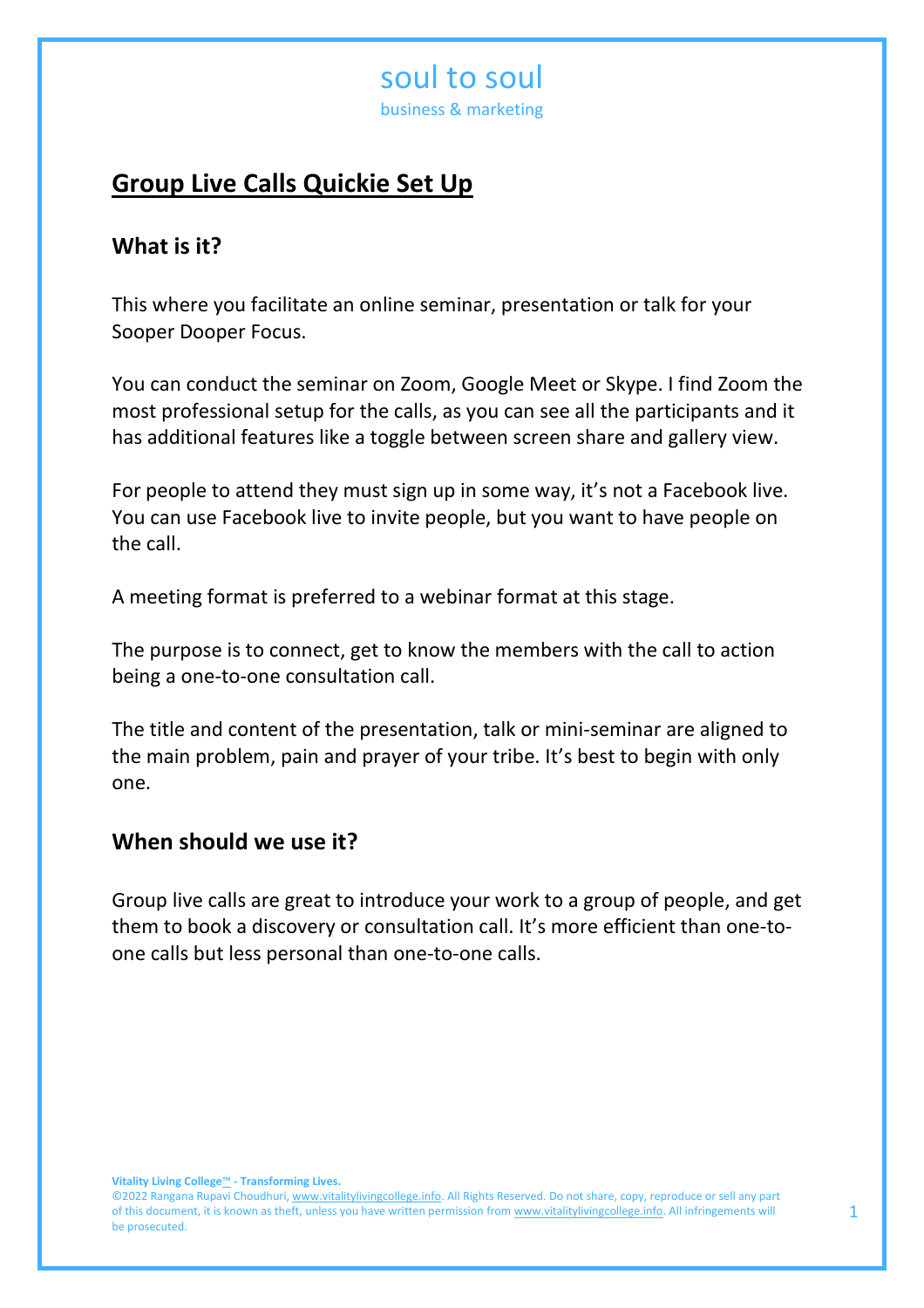business & marketing

## **What are its pros and cons?**

Pros: Easy, effective, fast, non-technical, free, immediate results, personable.

Cons: Requires consistent effort every day. If your message is weak, it will be hard to use.

## **How to set up group live calls?**

### 1. Message to attract people

The foremost step is to message people to attract them. The message could be any of it:

- Formal invitation message.
- Tips or life stories message with a headline, body copy and call to action.
- A video or Facebook or Instagram live with what's in it for them, problem, solution and call to action.
- You pitch as a video with call to action for complimentary group live calls.
- An Email campaign or WhatsApp campaign to your database.

Here is an example of a formal invitation message.



#### **Vitality Living College**™ **- Transforming Lives.**

©2022 Rangana Rupavi Choudhuri[, www.vitalitylivingcollege.info.](about:blank) All Rights Reserved. Do not share, copy, reproduce or sell any part of this document, it is known as theft, unless you have written permission fro[m www.vitalitylivingcollege.info.](about:blank) All infringements will be prosecuted.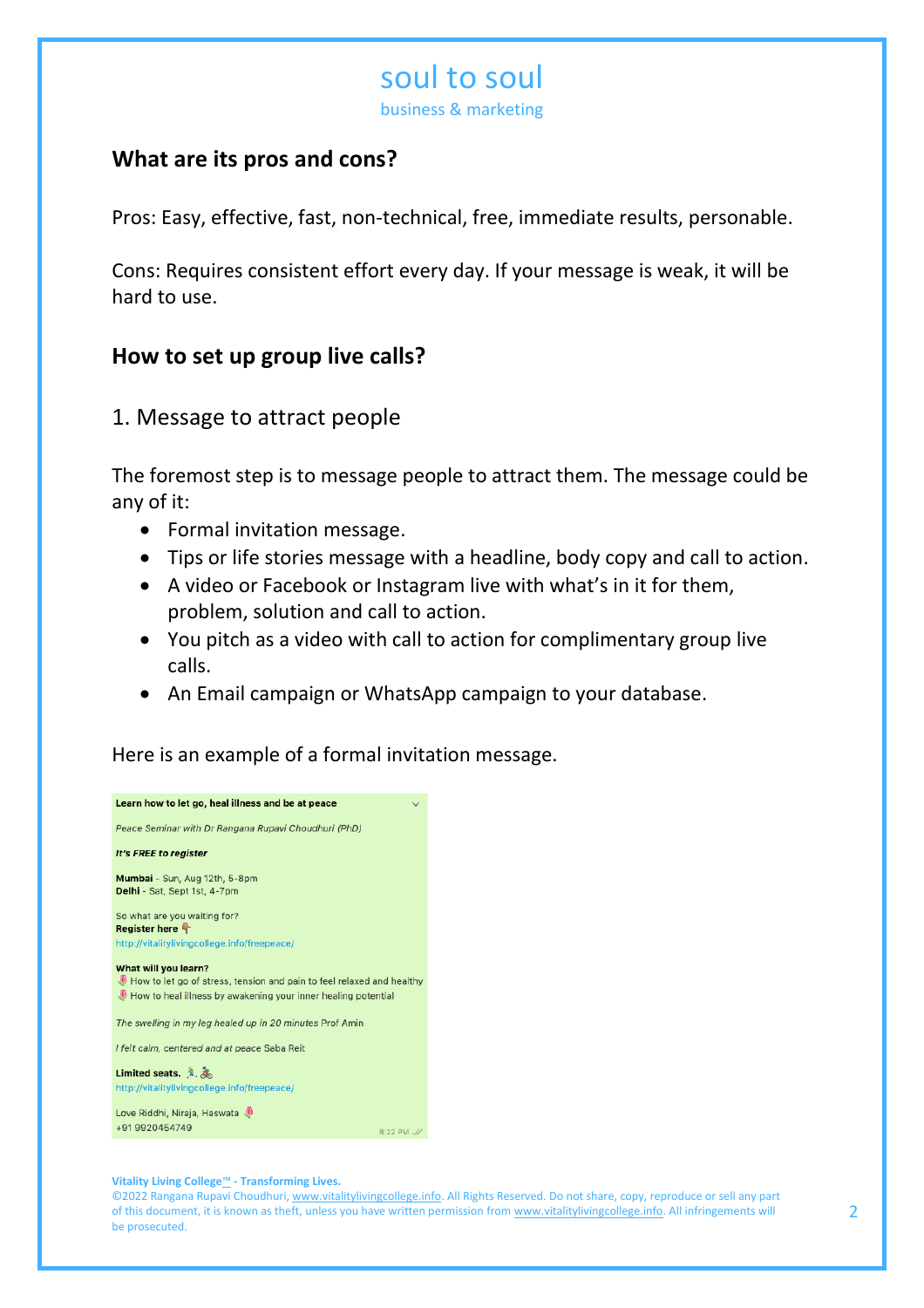business & marketing

Here is an example of a WhatsApp campaign that you can send out 14 - 30 days prior to the event:



#### How I overcame Cancer with The Journey

Emotional Well-being, Personal Development & Spiritual Growth Seminars & Trainings with International Certification vitalitylivingcollege.info

"As I sat in my red ford car, looking at the view of the pristine turquoise Florida coastline, I received the news of being diagnosed with cancer.

As the news sunk in, while my head was still reeling from it, I also had a gut inner feeling knowing that surgery and chemotherapy were not for me and there was another way.

I just did not know what the other way was. Or how I would find it.

It was a year later that I found The Journey Book which had a step by step formula to heal from within.

I used the process work on myself to become cancer free." Dr Rangana Rupavi Choudhuri

Learn more: https://vitalitylivingcollege.info/how-i-overcame-cancer-with-thejourney/

Learn More \*Get Your Free Copy Of The Journey Book, value at \$15 \* https://vitalitylivingcollege.info/get-my-free-journey-book/ 11:42 AM  $\checkmark$ 



The science behind The Journey (Brandon Bays) I Vitality Living College

Emotional Well-being, Personal Development & Spiritual Growth vitalitylivingcollege.info

#### The science of healing What makes the difference?

"What science has found is that when you're at the peak of a strong emotion, if you suppress it at this time - for example as people do when they go into shock or have a trauma - a biochemical reaction will go into the bloodstream. If over time cells remain blocked, that's where illness is going to start. The Journey Method helps you go through a process of releasing the trauma." **Brandon Bays** 

#### More: https://vitalitylivingcollege.info/the-science-behind-the-journey/

Learn More \*Get Your Free Copy Of The Journey Book, value at \$15 \* https://vitalitylivingcollege.info/get-my-free-journey-book/ 11:42 AM  $\checkmark$ 

**Vitality Living College**™ **- Transforming Lives.**

©2022 Rangana Rupavi Choudhuri[, www.vitalitylivingcollege.info.](about:blank) All Rights Reserved. Do not share, copy, reproduce or sell any part of this document, it is known as theft, unless you have written permission fro[m www.vitalitylivingcollege.info.](about:blank) All infringements will be prosecuted.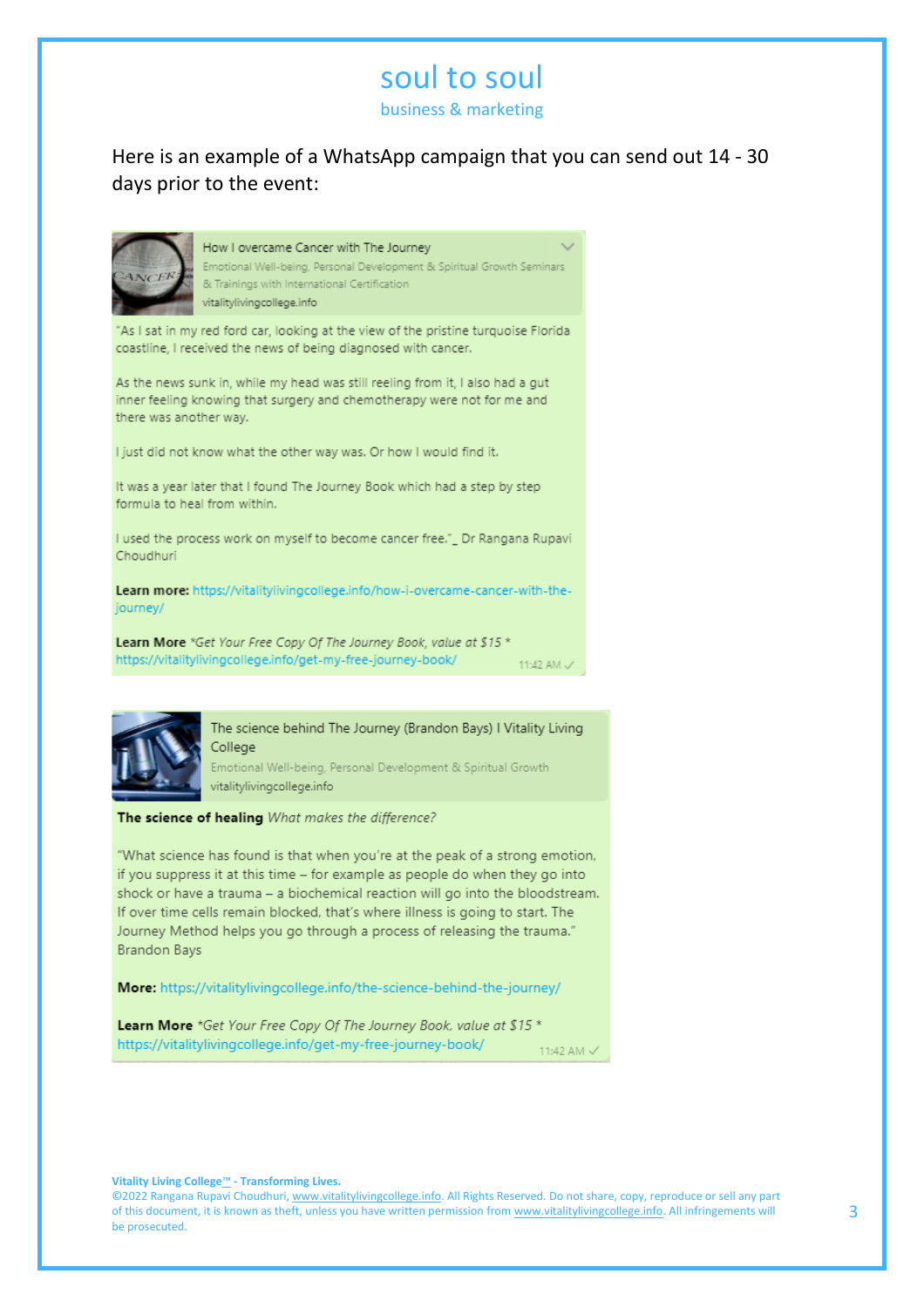business & marketing

### 2. Practice with 5-10 people in a one-to-one setting before moving to a group.

3. Have information about group live call ready, so that they can book.

- If using zoom, you can send them a zoom registration link.
- You can ask them to provide you their details such as name, phone & email. For the reply, send them the date, time and live call link.
- You can ask them to join a WhatsApp group where only admins can post. You can announce details of the call closer to the time.
- You can create a Facebook group where you can get the ones interested to join and start connecting with them.

### **Here are the examples of Confirmation Message:**

### **1. Via Zoom call**

### **3 Steps to Let Go of Grief & Be Happy**

*Stop the cycle of sadness and anger to feel calm, confident & at peace*

I am delighted you will join the complimentary live video call to let go of grief and be happy.

Date: Sunday 3rd June 2020 Time: 3-4pm Where: Via Zoom, add link

*"I feel very confident as I gained it back that which I had lost. Nisrin changes lives for sure."* Jumana Petiwala, Mumbai

See you then,

Nisrin

P.S. In case your plans change and you cannot make it, just send us a quick message back so your place can go to another person.

<sup>©2022</sup> Rangana Rupavi Choudhuri[, www.vitalitylivingcollege.info.](about:blank) All Rights Reserved. Do not share, copy, reproduce or sell any part of this document, it is known as theft, unless you have written permission fro[m www.vitalitylivingcollege.info.](about:blank) All infringements will be prosecuted.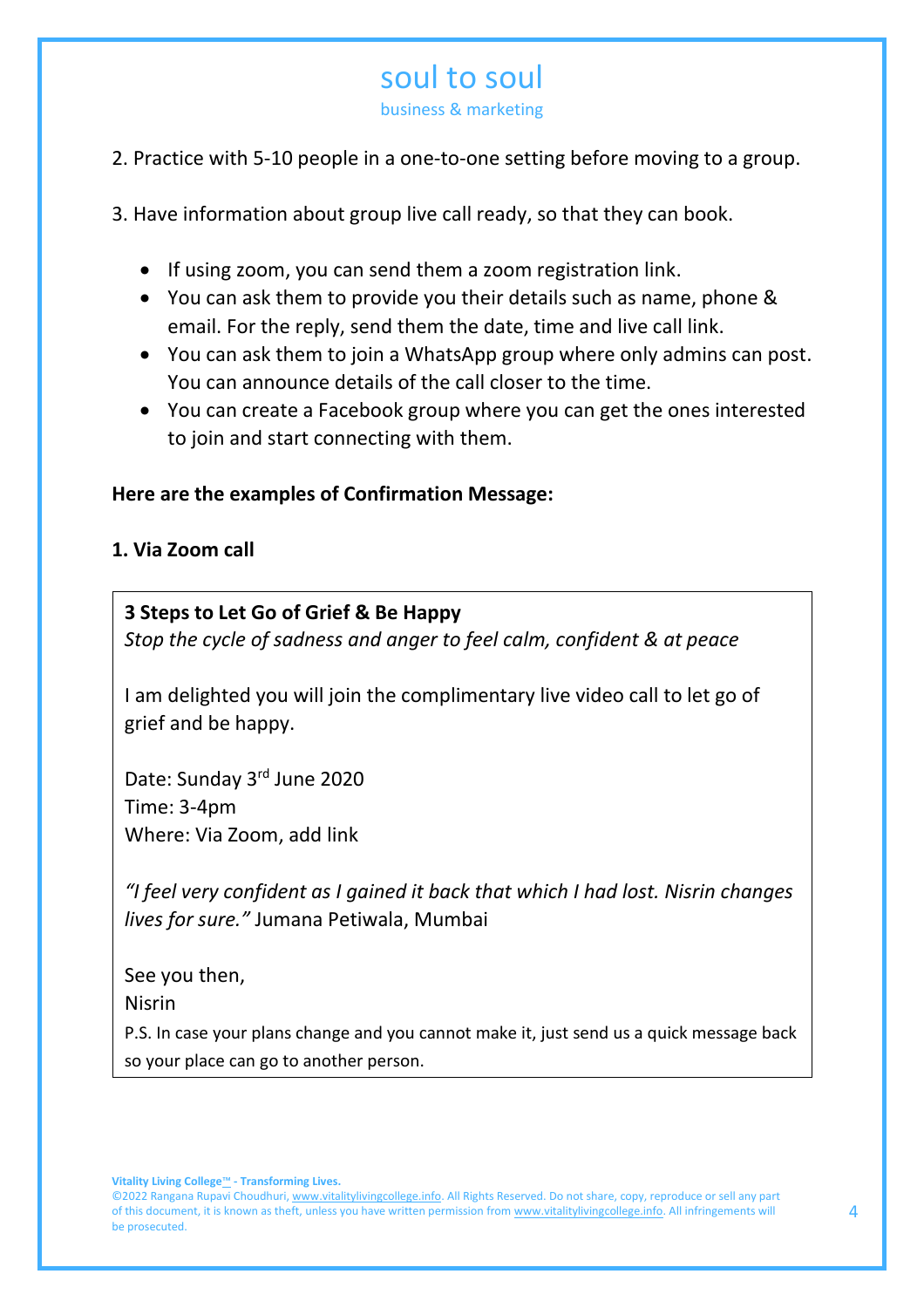business & marketing

### **2. Via WhatsApp group**

#### **3 Steps to Let Go of Grief & Be Happy**

*Stop the cycle of sadness and anger to feel calm, confident & at peace*

I am delighted you will join the complimentary live video call to let go of grief and be happy.

Date: Sunday 3rd June 2020 Time: 3-4pm Where: Join the WhatsApp group and you will get details on the day of the call, add link.

*"I feel very confident as I gained it back that which I had lost. Nisrin changes lives for sure."* Jumana Petiwala, Mumbai

See you then, Nisrin

P.S. In case your plans change and you cannot make it, just send us a quick message back so your place can go to another person.

<sup>©2022</sup> Rangana Rupavi Choudhuri[, www.vitalitylivingcollege.info.](about:blank) All Rights Reserved. Do not share, copy, reproduce or sell any part of this document, it is known as theft, unless you have written permission fro[m www.vitalitylivingcollege.info.](about:blank) All infringements will be prosecuted.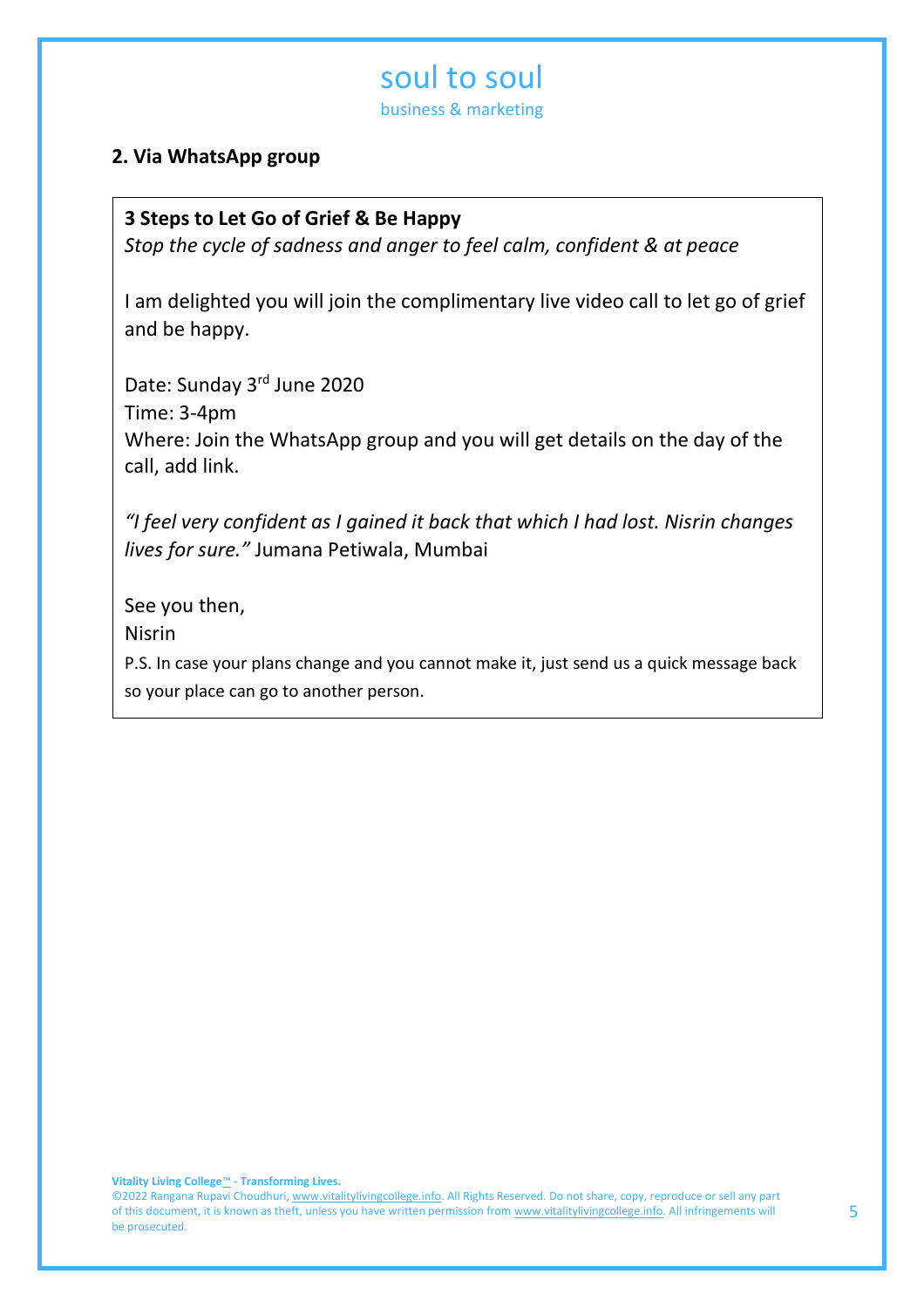business & marketing

### **3. Via Facebook group**

### **3 Steps to Let Go of Grief & Be Happy**

*Stop the cycle of sadness and anger to feel calm, confident & at peace*

I am delighted that you will join the complimentary live video call to let go of grief and be happy.

Date: Sunday 3rd June 2020 Time: 3-4pm Where: Join the Facebook group and it will be a live call on the day, add link. On joining the Facebook group, you will get access to some tips you can use.

*"I feel very confident as I gained it back that which I had lost. Nisrin changes lives for sure."* Jumana Petiwala, Mumbai

See you then, Nisrin P.S. In case your plans change and you cannot make it, just send us a quick message back so your place can go to another person.

#### 4. **Have a good internet connection.** *Love Rangana"*

### 5. **Do a test call.**

### 6. **Use the presentation template format.**

### 7. **If you can record the call, do so for your learning and development.**

- When starting off, I do not recommend sending recording, as the benefit is to have people on a live call.
- If someone sends you a message and says that they missed it, you can send them a recording which expires in 48 hours or ask them when are they going to watch it. You can send them the link then and connect with them after, in case they have questions.
- It's better for them to come on the next live call.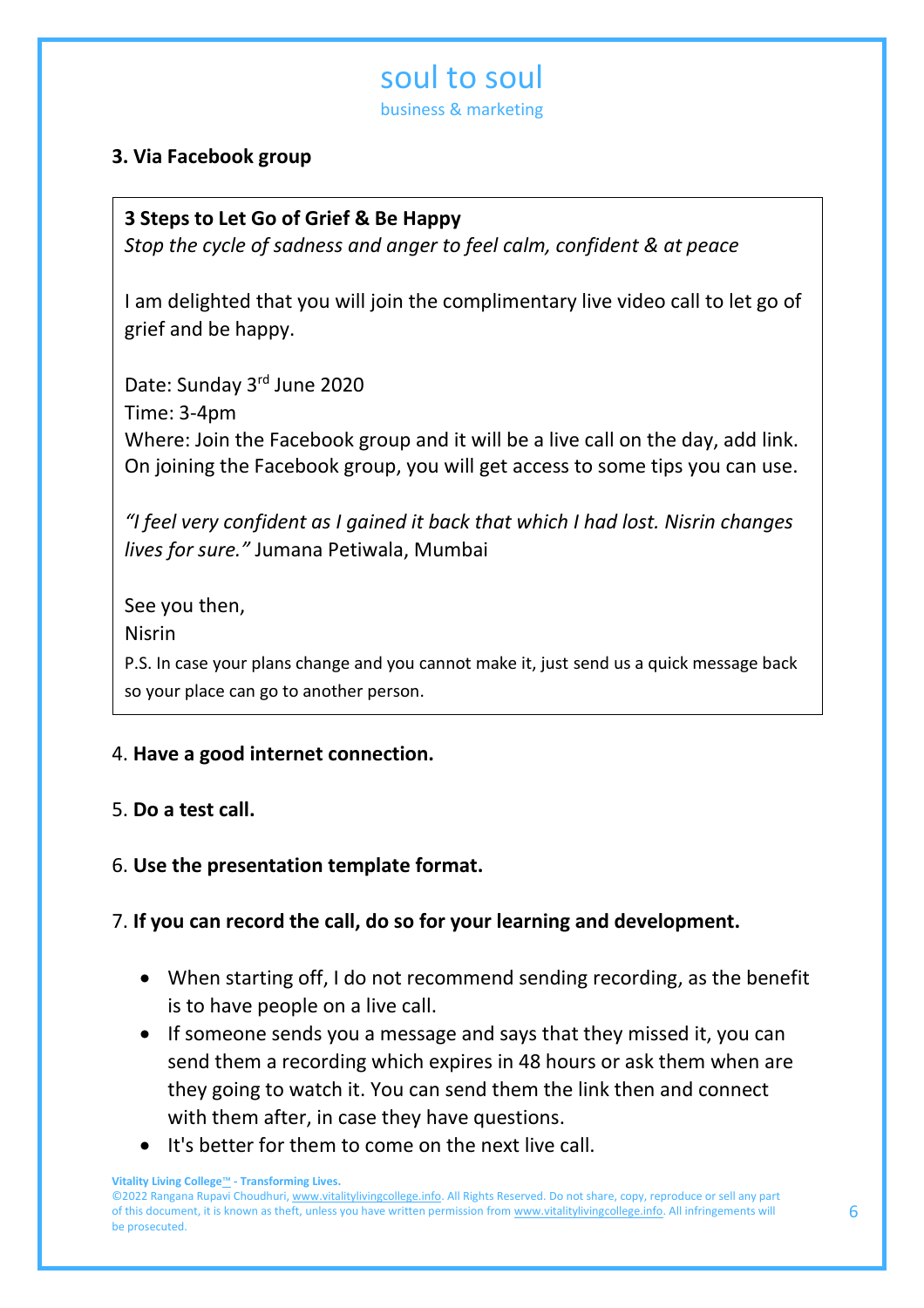business & marketing

### 8. **Have the application or intake form ready for the next steps.**

### **What's the process & workflow?**

### **In summary, the process & workflow is:**

1. Awareness Message to let your tribe know about the group live call. it can be in any of the forms:

- Tips or life story
- DM or social media post
- Direct invitation

2. Confirmation Message to confirm their place on the group live call. The confirmation message can be sent by:

- WhatsApp/ Facebook group
- Send link in DM
- 3. Live video call

During the live video call, you should be ready with:

- Soul presentation template
- Soul mini-seminar script

Practice the call one-to-one before going in a group setting.

4. Keep the application or intake form ready to be sent out at the end of the group live call. The application or intake form can be sent by any of the following methods:

- WhatsApp message
- Email
- Google form
- Calendly link

<sup>©2022</sup> Rangana Rupavi Choudhuri[, www.vitalitylivingcollege.info.](about:blank) All Rights Reserved. Do not share, copy, reproduce or sell any part of this document, it is known as theft, unless you have written permission fro[m www.vitalitylivingcollege.info.](about:blank) All infringements will be prosecuted.